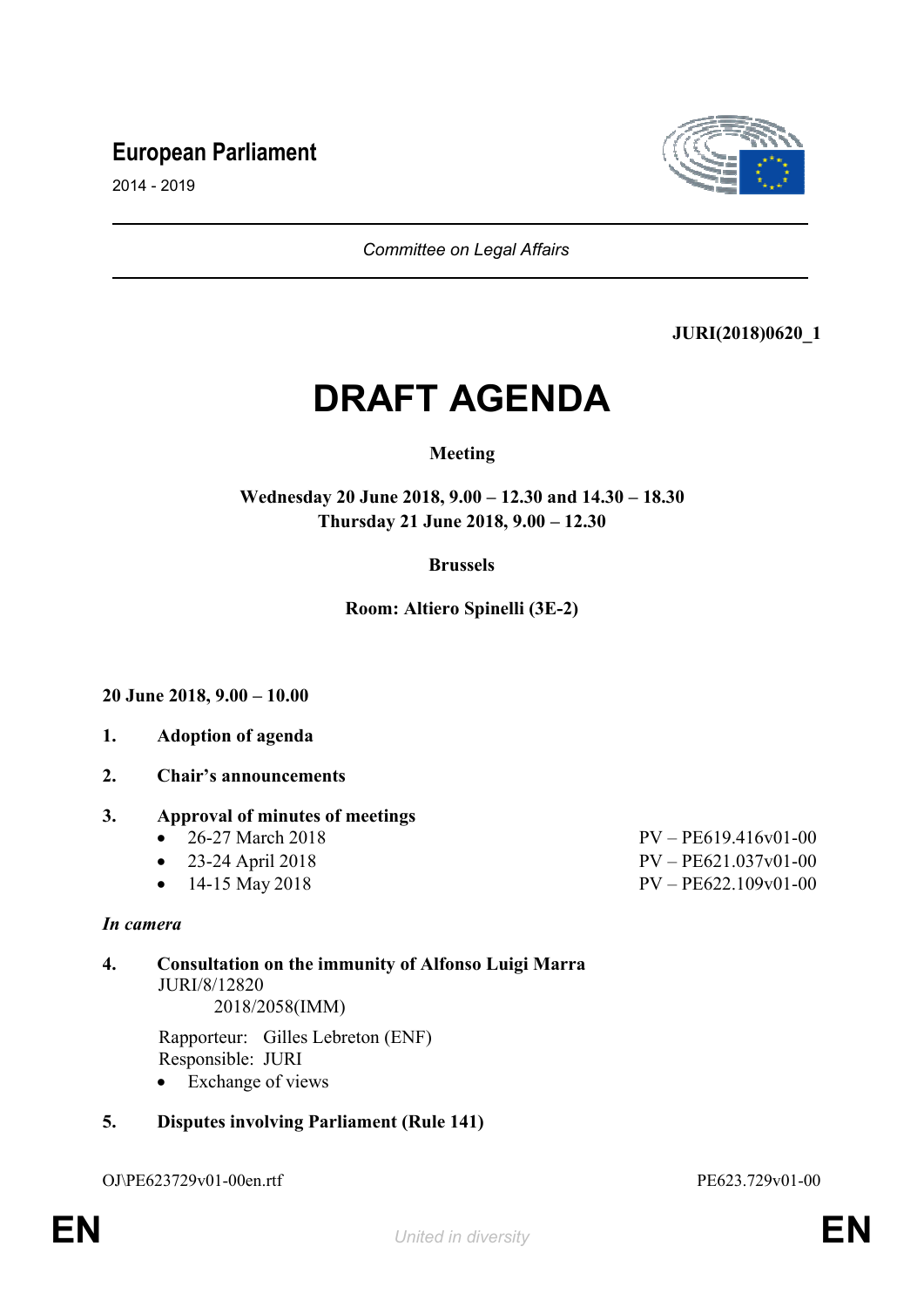### **6. Verification of credentials (Rule 3)**

### **20 June 2018, 10.00 – 12.00**

#### *\*\*\* Voting time \*\*\**

| 7. | <b>Copyright in the Digital Single Market</b><br>JURI/8/07947 |                             |                                |                        |  |  |  |
|----|---------------------------------------------------------------|-----------------------------|--------------------------------|------------------------|--|--|--|
|    | ***[                                                          | 2016/0280(COD)              | $COM(2016)0593 - C8-0383/2016$ |                        |  |  |  |
|    |                                                               | Rapporteur: Axel Voss (PPE) |                                | $PR - PE601.094v01-00$ |  |  |  |
|    |                                                               |                             |                                | $AM - PE604.545v01-00$ |  |  |  |
|    |                                                               |                             |                                | $AM - PE604.544v01-00$ |  |  |  |
|    |                                                               |                             |                                | $AM - PE603.010v01-00$ |  |  |  |
|    |                                                               |                             |                                | $AM - PE604.543v01-00$ |  |  |  |
|    |                                                               |                             |                                | $AM - PE603.009v01-00$ |  |  |  |
|    | Responsible: JURI*                                            |                             |                                |                        |  |  |  |
|    | Opinions:                                                     | $INTA -$                    | Decision: no opinion           |                        |  |  |  |
|    |                                                               | $ITRE-$                     | Zdzisław Krasnodębski          | $AD - PE592.363v03-00$ |  |  |  |
|    |                                                               |                             | (ECR)                          | $AM - PE592.364v01-00$ |  |  |  |
|    |                                                               | $IMCO*-$                    | Catherine Stihler (S&D)        | $AD - PE599.682v02-00$ |  |  |  |
|    |                                                               |                             |                                | $AM - PE602.819v01-00$ |  |  |  |
|    |                                                               |                             |                                | $AM - PE602.820v01-00$ |  |  |  |
|    |                                                               | $CULT -$                    | Marc Joulaud (PPE)             | $AD - PE595.591v03-00$ |  |  |  |
|    |                                                               |                             |                                | $AM - PE599.843v01-00$ |  |  |  |
|    |                                                               |                             |                                | $AM - PE601.164v02-00$ |  |  |  |
|    |                                                               | $LIBE -$                    | Michał Boni (PPE)              | $AD - PE604.830v02-00$ |  |  |  |
|    |                                                               |                             |                                | $AM - PE606.057v01-00$ |  |  |  |
|    | $\cdots$ $\cdots$                                             |                             |                                |                        |  |  |  |

- Adoption of draft report
- Deadline for tabling amendments:**12 April 2017, 12.00**
- **8. Three-dimensional printing, a challenge in the fields of intellectual property rights and civil liability** JURI/8/09065

2017/2007(INI)

Rapporteur: Joëlle Bergeron (EFDD) PR – PE618.019v02-00

AM – PE619.044v01-00 AM – PE620.922v01-00 DT – PE612.302v01-00

Responsible: JURI Opinions: IMCO – Decision: no opinion

- Adoption of draft report
- Deadline for tabling amendments:**28 February 2018, 12.00**

#### **9. Statute for social and solidarity-based enterprises** JURI/8/07988 2016/2237(INL)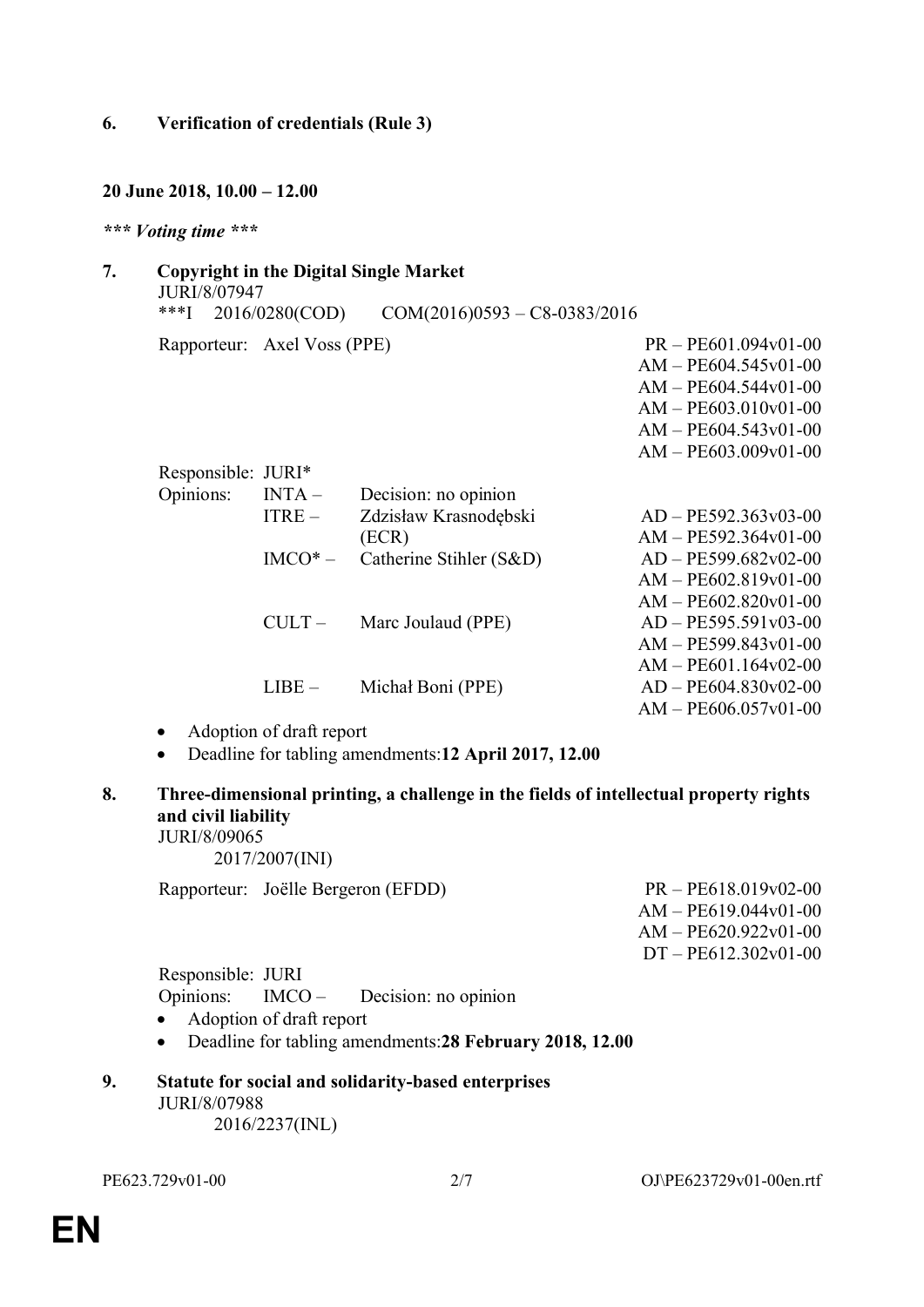|     | Rapporteur: Jiří Maštálka (GUE/NGL)                                                                                                                                                                                               | $PR - PE612.248v01-00$<br>$AM - PE616.605v01-00$ |  |  |  |  |  |
|-----|-----------------------------------------------------------------------------------------------------------------------------------------------------------------------------------------------------------------------------------|--------------------------------------------------|--|--|--|--|--|
|     | Responsible: JURI*                                                                                                                                                                                                                |                                                  |  |  |  |  |  |
|     | Opinions: EMPL <sup>*</sup> – Heinz K. Becker (PPE)                                                                                                                                                                               | $AD - PE615.243v02-00$                           |  |  |  |  |  |
|     |                                                                                                                                                                                                                                   | $AM - PE619.151v01-00$                           |  |  |  |  |  |
|     | Adoption of draft report<br>$\bullet$                                                                                                                                                                                             |                                                  |  |  |  |  |  |
|     | Deadline for tabling amendments: 12 January 2018, 12.00<br>$\bullet$                                                                                                                                                              |                                                  |  |  |  |  |  |
| 10. | Preventive restructuring frameworks, second chance and measures to increase the<br>efficiency of restructuring, insolvency and discharge procedures<br>JURI/8/08618<br>***]<br>$COM(2016)0723 - C8 - 0475/2016$<br>2016/0359(COD) |                                                  |  |  |  |  |  |
|     | Rapporteur: Angelika Niebler (PPE)                                                                                                                                                                                                | $PR - PE610.684v01-00$                           |  |  |  |  |  |
|     | $\mathbf{D}$ agnongibla: II IDI                                                                                                                                                                                                   | $AM - PE613.399v02-00$                           |  |  |  |  |  |

Responsible: JURI Opinions: ECON – Enrique Calvet Chambon (ALDE) AD – PE608.079v02-00 AM – PE610.681v01-00  $EMPL -$  Edouard Martin  $(S&D)$   $AD - PE601.220v05-00$ AM – PE603.080v01-00  $AM - PE610.670v01-00$ 

- Adoption of draft report
- Deadline for tabling amendments:**7 November 2017, 12.00**

### *Legal basis (Rule 39)*

**11. Equivalence of field inspections carried out in Brazil (on fodder plant seed-producing crops and cereal seed-producing crops, and of fodder plant seed and cereal seed produced in Brazil) and in Moldova (on cereal seed-producing crops, vegetable seed-producing crops and oil and fibre plant seed- producing crops, and cereal seed, vegetable seed and oil and fibre plant seed produced in Moldova)**

JURI/8/12940 \*\*\*I 2017/0297(COD) COM(2017)0643 – C8-0400/2017

Responsible: AGRI – Czesław Adam Siekierski (PPE)

- Adoption
- **12. European Centre for the Development of Vocational Training (Cedefop)** JURI/8/13582

\*\*\*I 2016/0257(COD) COM(2016)0532 – C8-0343/2016

Responsible: EMPL – Anne Sander (PPE)

- Adoption
- **13. Protection of workers from the risks related to exposure to carcinogens or mutagens at work** JURI/8/13556

\*\*\*I 2017/0004(COD) COM(2017)0011 – C8-0010/2017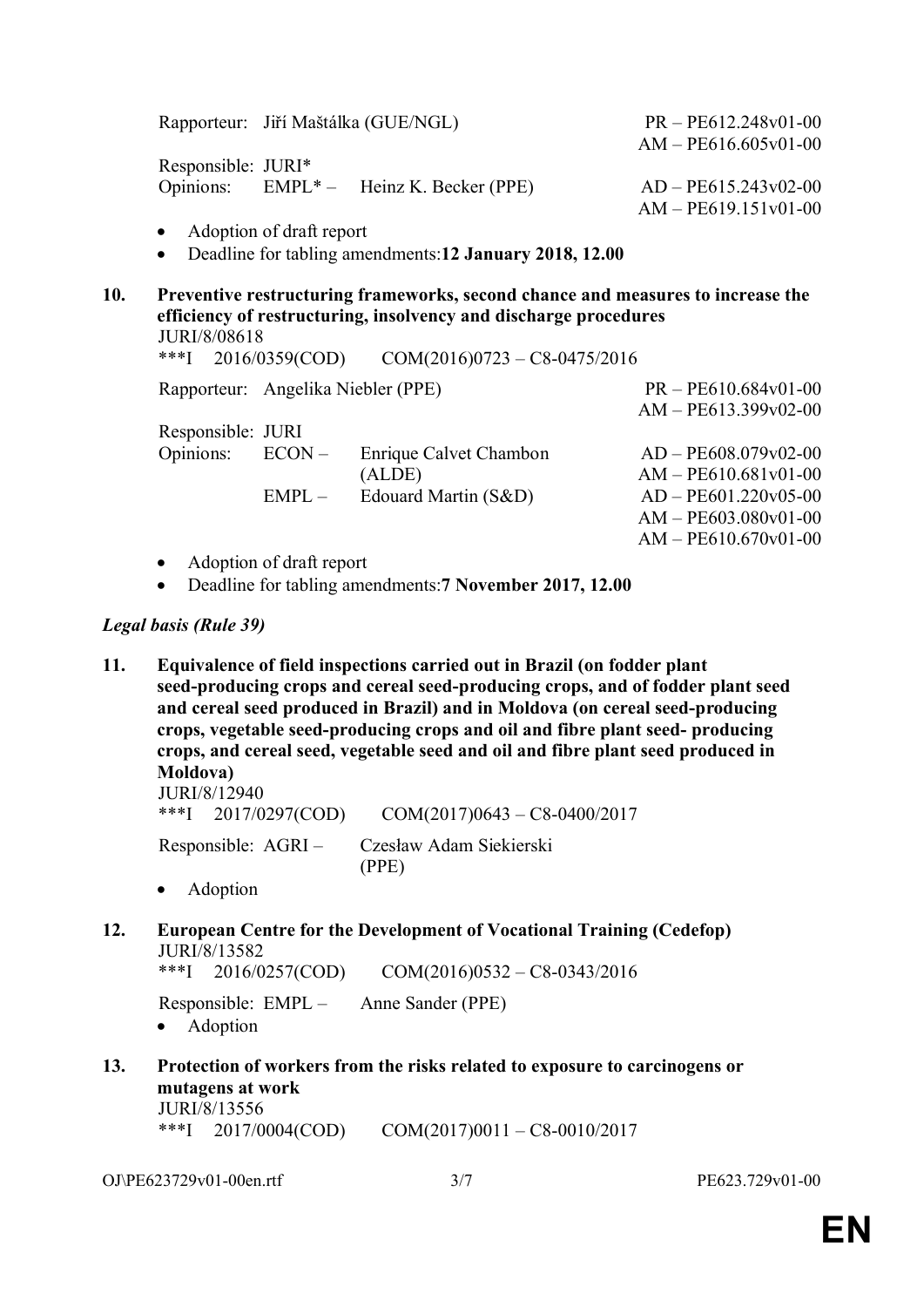Responsible: EMPL – Claude Rolin (PPE) • Adoption

**14. Setting out the conditions and procedure by which the Commission may request undertakings and associations of undertakings to provide information in relation to the internal market and related areas**

JURI/8/12712

\*\*\*I 2017/0087(COD) COM(2017)0257 – C8-0140/2017

Responsible: IMCO – Eva Maydell (PPE) PR – PE612.279v01-00

Adoption

*\*\*\* End of vote \*\*\**

### **20 June 2018, 12.00 – 12.30**

#### **15. Transparent and predictable working conditions in the European Union** JURI/8/11961 \*\*\*I 2017/0355(COD) COM(2017)0797 – C8-0006/2018 Rapporteur Kostas Chrysogonos (GUE/NGL) PA – PE621.111v01-00 for the opinion: Responsible: EMPL – Enrique Calvet Chambon (ALDE) PR – PE621.099v01-00 • Consideration of draft opinion

Deadline for tabling amendments:**29 June 2018, 12.00**

# **20 June 2018, 14.30 – 15.30**

# **16. Reporting back to Committee on the EUIPO's Management Board Meeting**

# **17.** *Hearing*

of candidates for the post of Executive Director of EUIPO

### *In camera*

# **18. Exchange of views on candidates for the post of Executive Director of EUIPO**

# **20 June 2018, 15.30 – 18.30**

**19. Protection of persons reporting on breaches of Union law** JURI/8/12902 \*\*\*I 2018/0106(COD) COM(2018)0218 – C8-0159/2018 Rapporteur: Virginie Rozière (S&D)

 $AM - PE619.392v01-00$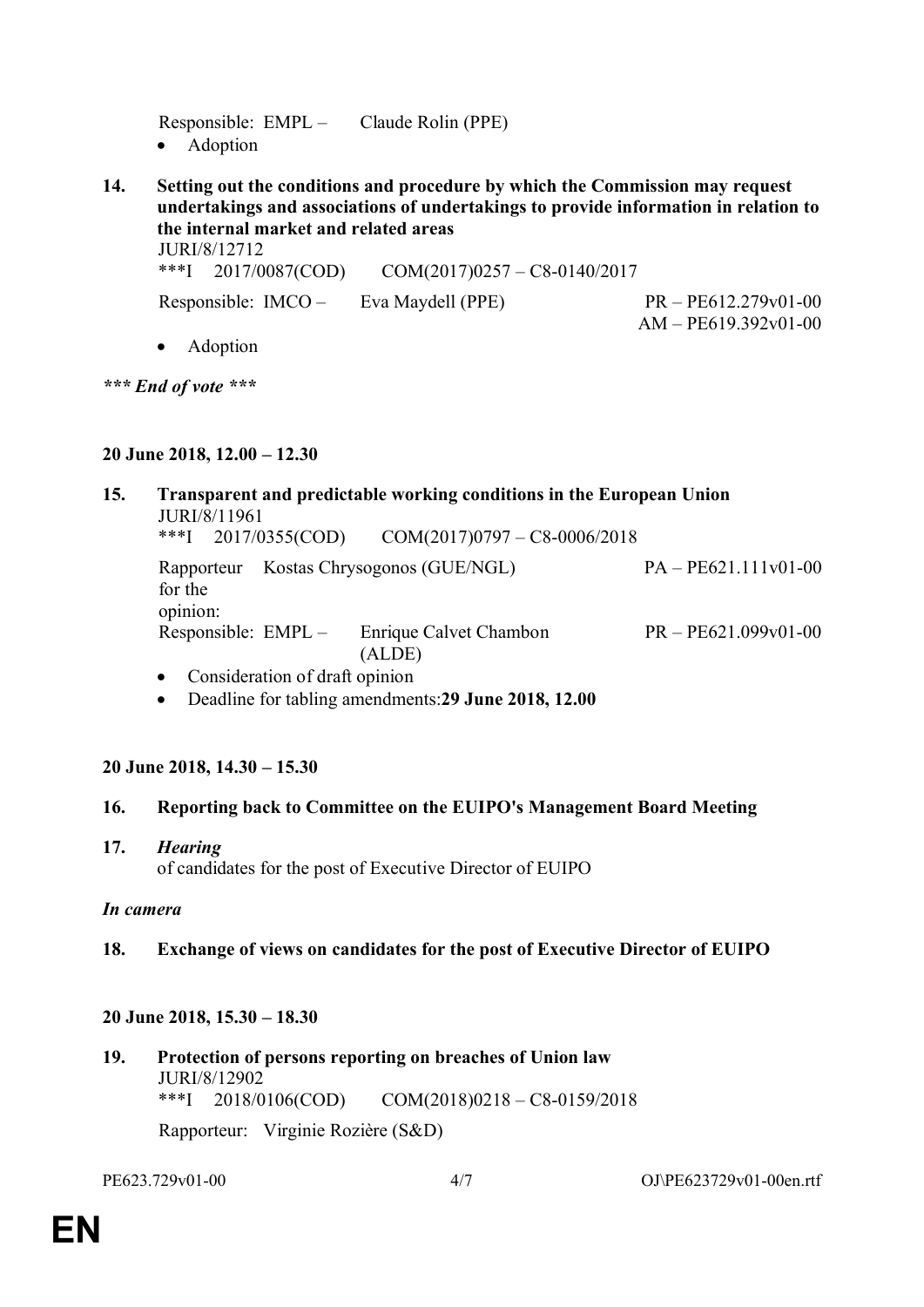|     | Responsible: JURI                                                                  |                                   |                                                                    |                        |  |  |  |
|-----|------------------------------------------------------------------------------------|-----------------------------------|--------------------------------------------------------------------|------------------------|--|--|--|
|     | Opinions:                                                                          | $INTA -$                          | Decision: no opinion                                               |                        |  |  |  |
|     |                                                                                    | $CONT -$                          | Dennis de Jong (GUE/NGL)                                           |                        |  |  |  |
|     |                                                                                    | <b>ECON</b>                       |                                                                    |                        |  |  |  |
|     |                                                                                    | <b>EMPL</b>                       |                                                                    |                        |  |  |  |
|     |                                                                                    | $ENVI -$                          | Younous Omarjee (GUE/NGL)                                          |                        |  |  |  |
|     |                                                                                    | $ITERE -$                         |                                                                    |                        |  |  |  |
|     |                                                                                    |                                   | Decision: no opinion                                               |                        |  |  |  |
|     |                                                                                    | $IMCO -$                          | Decision: no opinion                                               |                        |  |  |  |
|     |                                                                                    | TRAN-                             | Decision: no opinion                                               |                        |  |  |  |
|     |                                                                                    | <b>AGRI</b>                       |                                                                    |                        |  |  |  |
|     |                                                                                    | $CULT -$                          | Curzio Maltese (GUE/NGL)                                           |                        |  |  |  |
|     |                                                                                    | <b>LIBE</b>                       |                                                                    |                        |  |  |  |
|     |                                                                                    | $AFCO -$                          | Ramón Jáuregui Atondo                                              |                        |  |  |  |
|     |                                                                                    |                                   | (S&D)                                                              |                        |  |  |  |
|     |                                                                                    | $PETI -$                          | Decision: no opinion                                               |                        |  |  |  |
|     | $\bullet$                                                                          | Exchange of views                 |                                                                    |                        |  |  |  |
|     | $\bullet$                                                                          |                                   | Deadline for tabling amendments: 12 July 2018, 12.00               |                        |  |  |  |
|     |                                                                                    |                                   |                                                                    |                        |  |  |  |
| 20. | Representative actions for the protection of the collective interests of consumers |                                   |                                                                    |                        |  |  |  |
|     | JURI/8/12817                                                                       |                                   |                                                                    |                        |  |  |  |
|     | $***$ <sup>1</sup>                                                                 |                                   | $2018/0089$ (COD) $COM(2018)0184 - C8 - 0149/2018$                 |                        |  |  |  |
|     |                                                                                    | Rapporteur: Geoffroy Didier (PPE) |                                                                    |                        |  |  |  |
|     | Responsible: JURI                                                                  |                                   |                                                                    |                        |  |  |  |
|     | Opinions:                                                                          | $IMCO -$                          | Dennis de Jong (GUE/NGL)                                           |                        |  |  |  |
|     |                                                                                    | $TRAN -$                          | Georg Mayer (ENF)                                                  |                        |  |  |  |
|     | $\bullet$                                                                          | Exchange of views                 |                                                                    |                        |  |  |  |
|     |                                                                                    |                                   |                                                                    |                        |  |  |  |
| 21. | <b>Expedited settlement of commercial disputes</b>                                 |                                   |                                                                    |                        |  |  |  |
|     | JURI/8/13312                                                                       |                                   |                                                                    |                        |  |  |  |
|     |                                                                                    | 2018/2079(INL)                    |                                                                    |                        |  |  |  |
|     |                                                                                    |                                   |                                                                    |                        |  |  |  |
|     |                                                                                    | Rapporteur: Tadeusz Zwiefka (PPE) |                                                                    | $DT - PE623.634v02-00$ |  |  |  |
|     | Responsible: JURI                                                                  |                                   |                                                                    |                        |  |  |  |
|     |                                                                                    | Exchange of views                 |                                                                    |                        |  |  |  |
|     |                                                                                    |                                   |                                                                    |                        |  |  |  |
| 22. |                                                                                    |                                   | Law applicable to the third-party effects of assignments of claims |                        |  |  |  |
|     | JURI/8/12508                                                                       |                                   |                                                                    |                        |  |  |  |
|     | $***$ <sup>[</sup>                                                                 | 2018/0044(COD)                    | $COM(2018)0096 - C8 - 0109/2018$                                   |                        |  |  |  |
|     |                                                                                    | Rapporteur: Pavel Svoboda (PPE)   |                                                                    | $PR - PE621.985v01-00$ |  |  |  |
|     |                                                                                    |                                   |                                                                    | $AM - PE623.589v01-00$ |  |  |  |
|     | Responsible: JURI                                                                  |                                   |                                                                    |                        |  |  |  |
|     | Opinions:                                                                          | <b>ECON</b>                       |                                                                    |                        |  |  |  |
|     |                                                                                    |                                   |                                                                    |                        |  |  |  |
|     |                                                                                    | Consideration of amendments       |                                                                    |                        |  |  |  |
|     | $\bullet$                                                                          |                                   | Deadline for tabling amendments:1 June 2018, 12.00                 |                        |  |  |  |
| 23. | Harnessing globalisation: trade aspects                                            |                                   |                                                                    |                        |  |  |  |
|     | JURI/8/11989                                                                       |                                   |                                                                    |                        |  |  |  |
|     | 2018/2005(INI)                                                                     |                                   |                                                                    |                        |  |  |  |
|     |                                                                                    |                                   |                                                                    |                        |  |  |  |
|     |                                                                                    |                                   |                                                                    |                        |  |  |  |

OJ\PE623729v01-00en.rtf 5/7 PE623.729v01-00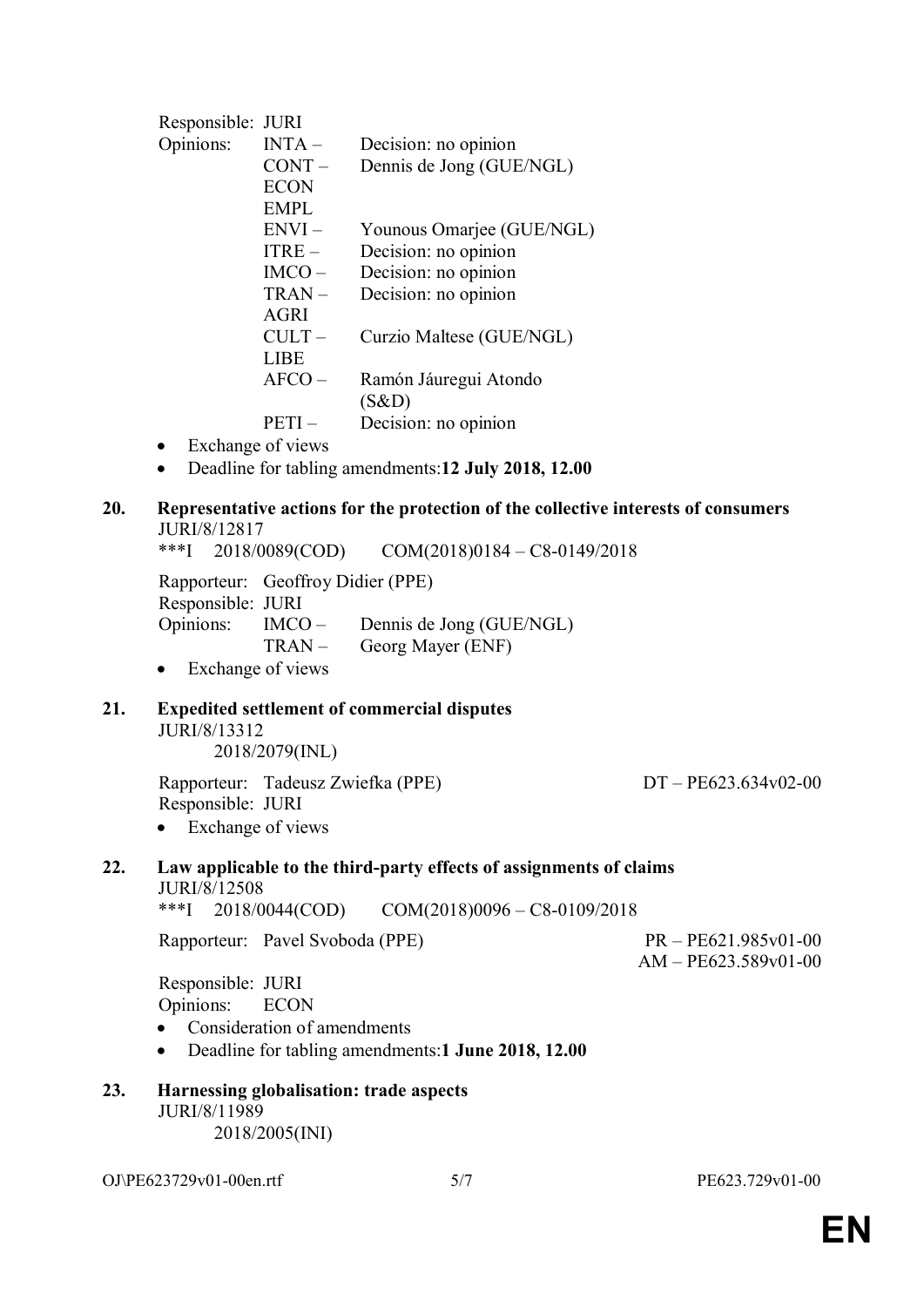Rapporteur Gilles Lebreton (ENF) PA – PE622.118v01-00 for the opinion: Responsible: INTA – Joachim Schuster (S&D) PR – PE622.206v01-00 • Consideration of draft opinion

Deadline for tabling amendments:**29 June 2018, 12.00**

#### **24. Autonomous driving in European Transport** JURI/8/13337

2018/2089(INI)

Rapporteur Emil Radev (PPE) for the opinion: Responsible: TRAN\* – Wim van de Camp (PPE) • Exchange of views

# **25. Contracts for the supply of digital content** \*\*\*I 2015/0287(COD) COM(2015)0634 – C8-0394/2015

Rapporteurs Evelyne Gebhardt (S&D) Axel Voss (PPE) Responsible: IMCO, JURI

• Reporting back to committee

**26.** *Subsidiarity (Rule 42)*

\* \* \*

### **21 June 2018, 9.00 – 10.30**

**27.** *Hearing* Conversions, Divisions and Digitalisation - new EU company law tools

### **21 June 2018, 10.30 – 11.30**

### **28. Establishing a European Labour Authority** JURI/8/12597 \*\*\*I 2018/0064(COD) COM(2018)0131 – C8-0118/2018 Rapporteur Angel Dzhambazki (ECR) for the opinion: Responsible: EMPL – Jeroen Lenaers (PPE) • Exchange of views

### **29. Proposed amendments to Protocol No 3 on the Statute of the Court of Justice of the**